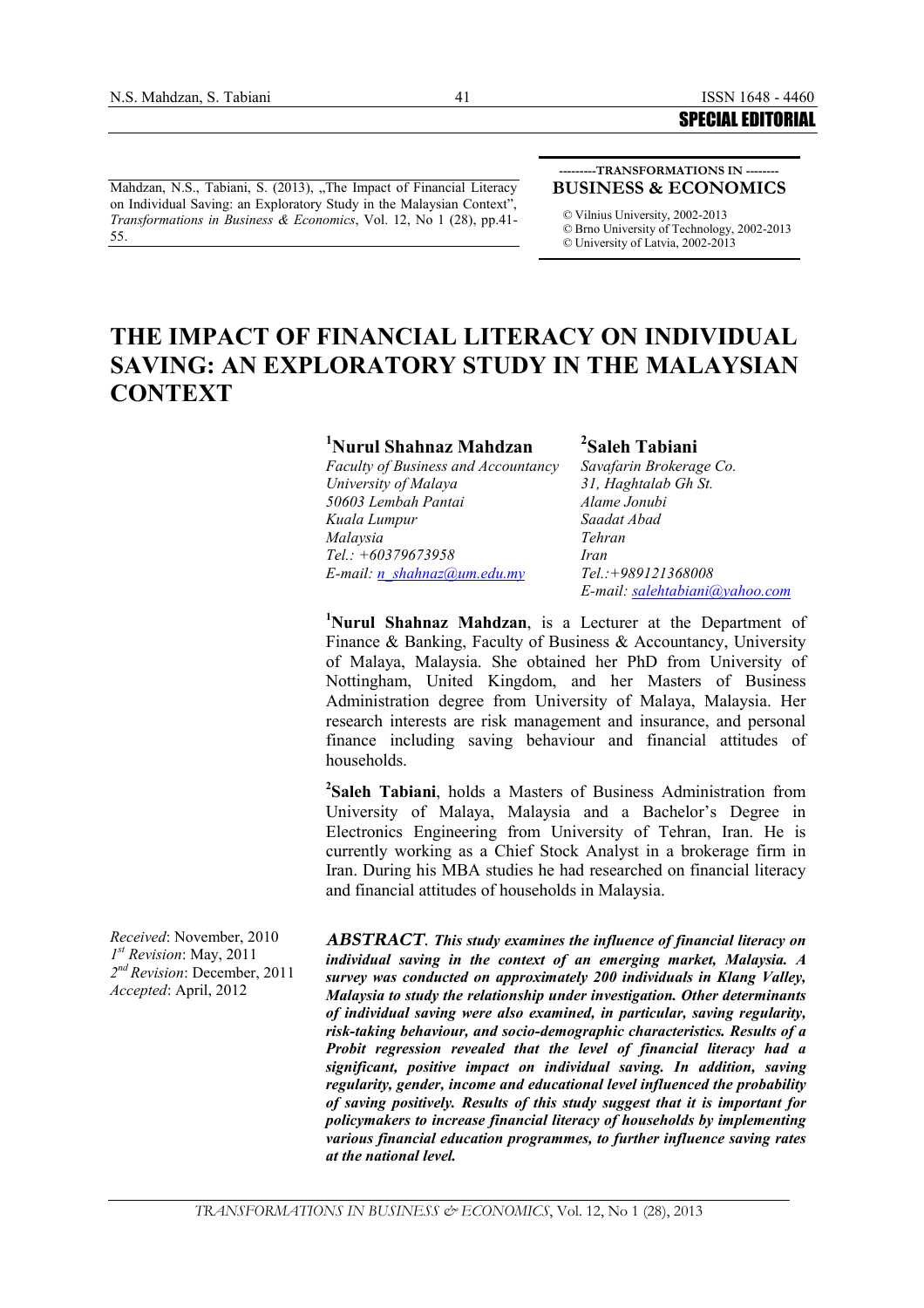*KEYWORDS*: financial literacy, saving behaviour, household saving, Probit regression, Malaysia.

*JEL classification*: D01, D12, D14.

#### **Introduction**

Amidst current evolutions in financial markets, it now becomes increasingly necessary for consumers to be more knowledgeable and competent in administering their finances. This is because changes in financial markets have resulted in the availability of a wider selection of financial products and services, making financial decisions multifaceted and more complicated. Easier access to credit cards, deregulation of financial markets, and technological improvements in the way financial services are distributed have undoubtedly left many consumers with a confusing array of investing opportunities and decisions to be made (Consumer and Financial Literacy Taskforce, 2004).

The literature suggests that there is a strong relationship between financial literacy and household welfare. Studies indicate that households with less financial knowledge or literacy, tend not to plan for their retirement (Lusardi, Mitchell, 2007a), receive lower asset levels (Lusardi, Mitchell, 2007a), and usually borrow at higher interest rates (Stango, Zinman, 2006). These results have convinced policy makers in both, developed and developing countries to increase efforts in advancing financial education, so they can increase household saving and participation in financial markets, to improve well-being and reduce poverty ultimately. Increasing financial literacy and capability promotes better financial decisionmaking, thus, enabling better planning and management of life events such as education, illness, housing purchase, or retirement.

At the macroeconomic level, individual saving benefits the entire nation. Saving has a positive impact on the economy as a whole because funds that are placed in financial assets are then channelled through financial intermediaries to fund investments by firms. Subsequently, investments by firms will ultimately benefit the nation through higher productivity and economic growth. Furthermore, high savings can also hedge countries against economic downturns and financial crisis.

One of the avenues to boost national saving is by encouraging individuals to increase personal saving. This can be achieved by implementing financial educational programmes to increase individuals' financial literacy, i.e. to heighten understanding of their own financial circumstances, enable them to make financial plans for the future, and choose the most appropriate financial instrument that will help them achieve their financial goals.

*The objective of this paper* is to examine the relationship between financial literacy and individual saving. It is posited that higher levels of financial literacy have a positive impact on saving amongst individuals, because increased literacy implies that individuals who have better understanding of their financial circumstances, would be able to plan their future finances better, hence make more informed financial decisions. Since there are not many known research investigating the relationship between these factors in the context of an emerging market, this study can be regarded an exploratory study in the context of the Malaysian market.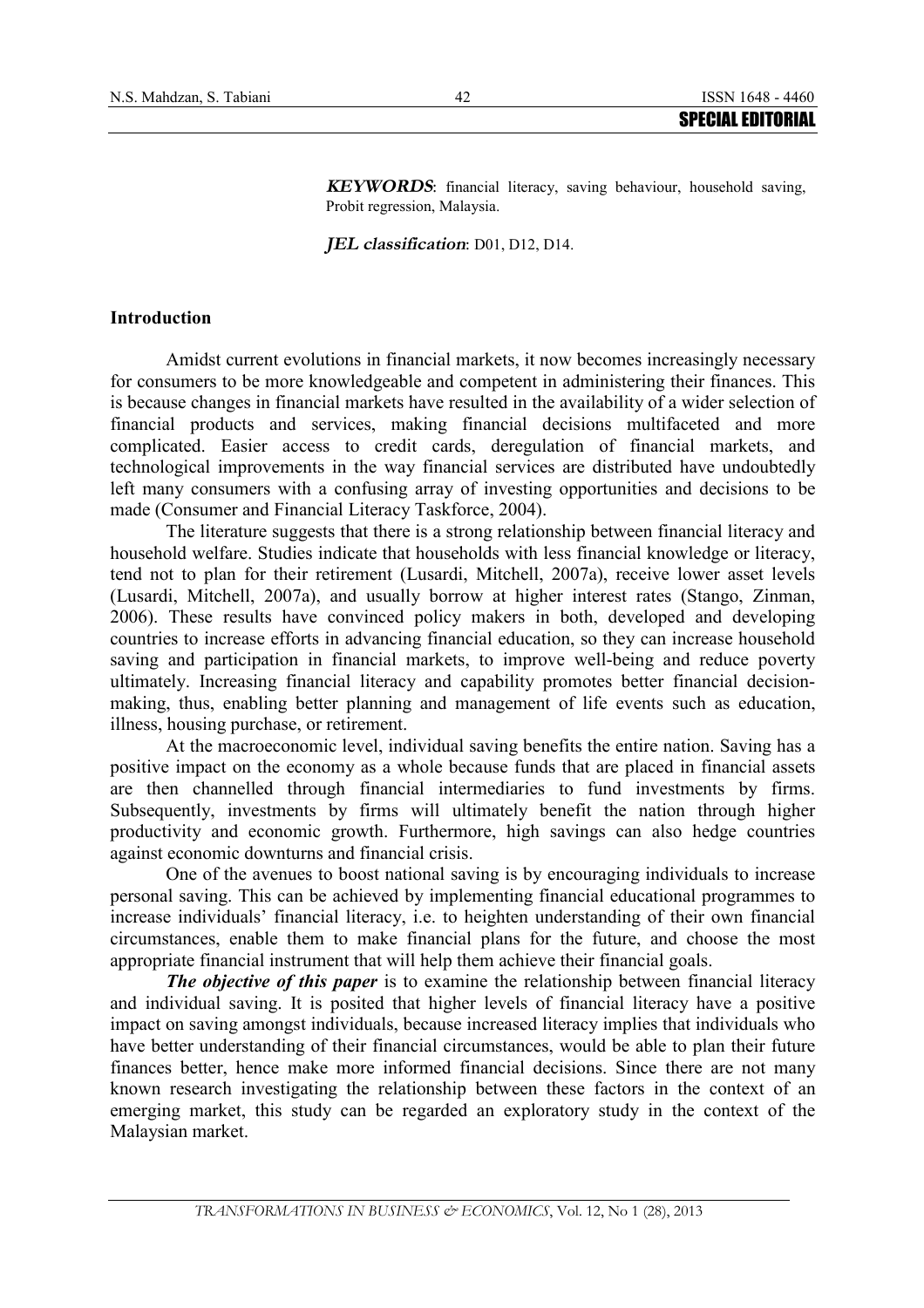#### 43

#### **1. Literature Review**

#### *1.1 Financial Literacy*

Financial literacy can be defined as the ways how people manage their money in terms of insuring, investing, saving and budgeting (Hogarth, 2002). Financial capability, or literacy, is determined by experience, expertise and person's needs, and can have a positive impact on consumers' personal involvement in financial markets and services. Schagen, Lines (1996) defined financial literacy as "the ability to make informed judgments and to take effective decisions regarding the use and management of money", while Roy Morgan Research (1993, p.16) defined the terms as "being knowledgeable and assured in the areas of saving and spending, budgeting and the measures of financial literacy should show the individual circumstances. The knowledge should only be tested against an individual's needs and circumstances rather than against the entire array of financial products and services, some of which they will neither use nor need".

Researchers assert that financially literate people would know how to manage their money, understand how financial institutions work, and possess a range of analytical skills. Furthermore, they would know how they should handle their financial affairs and how to be responsible financially (Beal, Delpachtra, 2003). In some studies, financial literacy has been described as the understanding and knowledge of basic financial concepts, and the ability to use them to plan and manage their financial decisions (Hogarth, 2002).

Various types of surveys have been conducted to measure the degree and spread of financial literacy. Results of a study by Lusardi, Mitchell (2007a), for example, show that people with a low level of education, females, African-Americans and Hispanics, demonstrate low levels of financial literacy, which subsequently affect financial decision-making. Results of the study found that these groups of respondents fail to plan properly for their retirement period, have less participation in the stock market, and have poor borrowing behaviour, possibly due to lack of knowledge in basic financial concepts (Lusardi, Mitchell, 2007a).

A popular survey on financial literacy is the Jump\$tart Coalition in the US, which measures individual personal capability amongst high school students (Jumpstart Coalition Survey, 2008). Four different types of questions were asked in the survey, specifically, in the area of spending and credit; saving and spending; money management; and income. The survey also includes questions regarding investments in stocks, bonds, and insurance. According to Mandell (2003), "the survey demonstrates that graduating high school seniors continue to struggle with financial literacy basics". Because the tests are conducted upon graduation of senior high school students, it shows the maximum degree of financial literacy among schooling adolescents (Hogarth, 2002). From a series of the survey, it can be noted that the measured degree of financial literacy has declined since first survey which was conducted in 1998.

In the UK, a study conducted on financial literacy for NatWest Group Charitable Trust focused on people renting government-owned houses, young generation, single parents and students. Questions of the survey asked about money management, saving and buying attitudes and their confidence in facing with money issues. Moreover, they asked about financial decision making, financial instruments and markets (Schagen, Lines, 1996). The study found that single parents have less confidence in dealing with their financial problems, but the majority had good confidence level. A study conducted on financial literacy of Malaysian degree students explored student's background, financial attitude and knowledge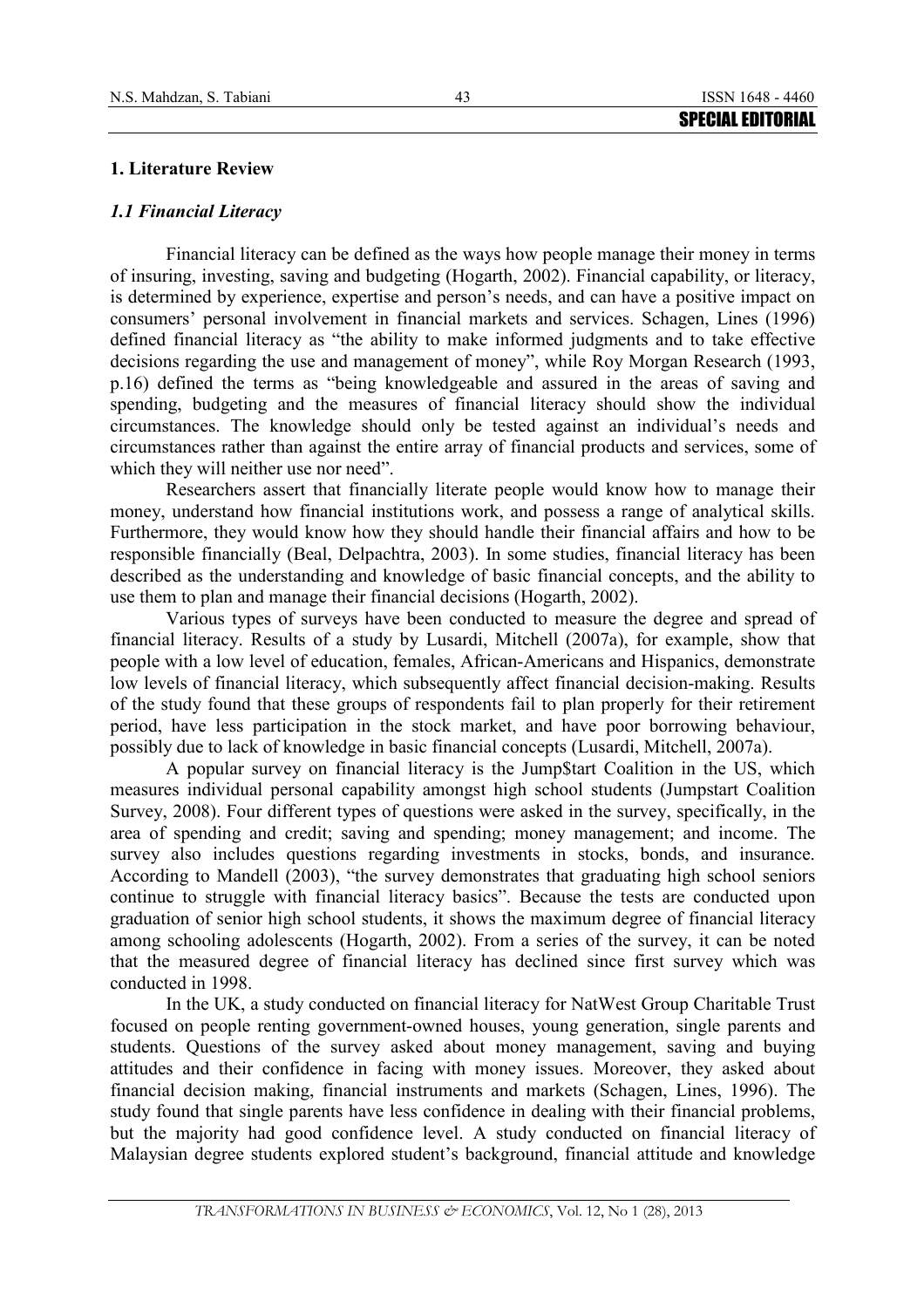|                          | <b>SPECIAL EDITORIAL</b> |
|--------------------------|--------------------------|
| N.S. Mahdzan, S. Tabiani | ISSN 1648 - 4460         |

(Ibrahim, Harun, MohamedIsa, 2009). The study found that most of students required more proper practice on money management skills.

Chen and Volpe (1998) examined financial literacy amongst more than 900 students in 14 American universities. By linking the scores to individuals' socioeconomic and demographic attributes, results showed that young females with non-business majors and little work experience have very low degrees of financial literacy. They also concluded that income and race were not important factors in determining financial literacy. Meanwhile, in the survey of an Australian regional university, most of the participating students scored fairly well for financial literacy and knowledge. Business students, in particular, scored better in comparison with other majors (Beal, Delpachtra, 2003).

### *1.2 Saving Behaviour of Individuals*

As previously discussed, saving benefits not only households but also the entire nation as it provides the base for long-term investments and infrastructure development for every country that contribute towards economic growth. Saving also acts as a hedge for nations against economic downturns and financial crisis.

Is a high level of saving advantageous or disadvantageous for an economy? Some may argue that high levels of saving reflect societies that are not spending, hence not contributing towards boosting national aggregate demand and economic growth. However, in a study of the Malaysian economy, Tang, Chuna (2009) assert that high levels of saving indicate an economy that is in good condition. They argue that policies which support saving should be performed because saving is a source of economic development through its effect on capital structure. Thus, high saving rates display the meaning of a 'boosting economy', rather than a 'freezing economy' (Tang, Chua, 2009).

The life-cycle saving theory (Modigliani, Brumberg, 1954) posits that individuals will follow a hump-shaped saving pattern over their lifetime. During high earning periods of employment, individuals will save increasing amounts and smooth out expenditure. During low income levels (for instance, prior to employment earning periods, and later, during retirement), people will use up their savings to fund their lifetime spending needs.

Some of the studies conducted in the US show that financial behaviour and the level of saving are significantly different between genders. Since women generally have lower earnings, they tend to have a lower level of saving and wealth, as opposed to men. Women also face more difficulty in their retirement period because they spend five years more in retirement due to longer life expectancies, as opposed to men (Gottschalck, 2008).

Schmidt, Sevak (2006) suggest that women in the US have historically been dependent on men for financial security. Although this trend is changing, there are still large differences in economic well-being that influence all women of different age groups (Levine, Mitchell, Moore, 2000). The authors found that there are large gender gaps in current and planned retirement income. In general, there is a sizeable gap between the two genders in income resources like saving, pensions, and after-retirement earnings. Moreover, the poverty rates were significantly higher amongst women in most developed countries (Burnes, Schultz, 2000).

Other studies also showed that saving behaviour has a significant gender gap (Embrey, Fox, 1997; Yuh, Hanna, 1997). Women were found to be less likely to have a defined retirement saving plan compared to men (Sunden, Surrette, 1998), although other studies showed contradictory results (Agnew, 2006). Thus, it is not really clear whether women are more likely to spend more than their income.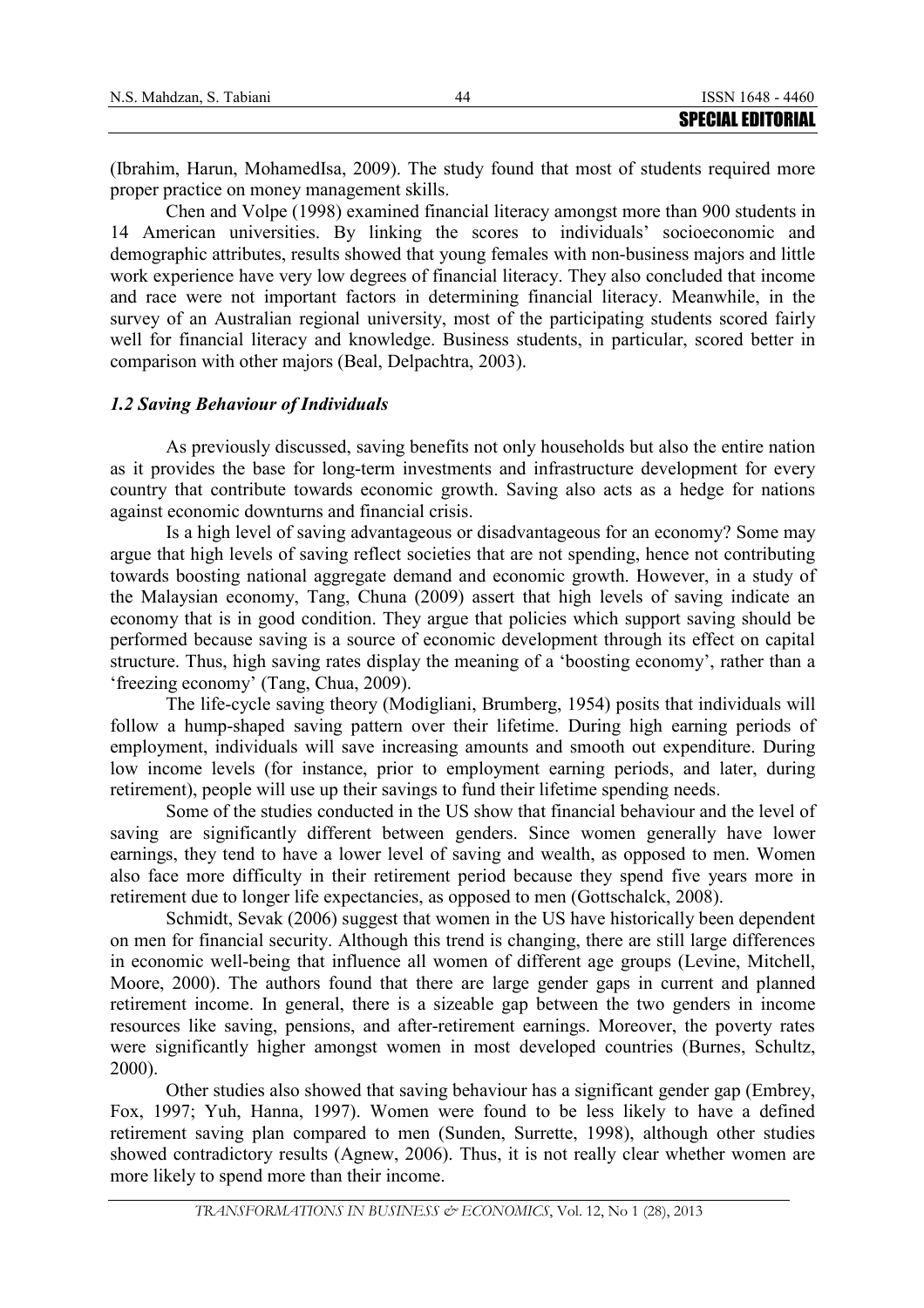|                          | <b>SPECIAL EDITORIAL</b> |
|--------------------------|--------------------------|
| N.S. Mahdzan, S. Tabiani | ISSN 1648 - 4460         |

The concept of risk aversion is related to financial decision making. Croson, Gneezy (2004) show that there is a significant difference in risk-taking between men and women, such that women are more risk-averse compared to men. The authors show that, in general, males are more risk-taking when they want to attract their future partner, and females are more riskaverse in their child-bearing periods (Croson, Gneezy, 2004). However, while the psychology literature indicates a significant difference in risk tolerance between different genders, research in the area of finance and economics showed that there is no gender difference in the investment behaviour (Zhong, Xiao, 1995), hence implying insignificant variations in risktaking attitudes between genders.

Lusardi, Mitchell (2007) showed that women were usually less financially informed than men, and financial literacy was found to influence the level of saving. Researchers have shown that male and female have different risk preferences, which influence the saving and spending decisions they make (Croson, Gneezy, 2004), but there is not much information about how saving behaviours differ between males and females.

### *1.3 The Relationship between Financial Literacy and Saving*

Lusardi, Mitchell (2007b) examined how financial literacy impacts people's preparedness for their retirement. Using data of elderly individuals from the Health and Retirement Survey in the US, the authors investigate whether financially literate people are more likely to plan for retirement, and whether planning have an impact on retirement wealth. Results of the study found that financial literacy increases the likelihood of planning for retirement and that people who plan for retirement have higher levels of wealth compared to people who do not plan. They show that financial literacy, by its significant effect on planning, indirectly impacts household saving behaviour.

Research has shown that people with higher knowledge of finance are more capable of preparing themselves for retirement through better saving and insurance plans. Meanwhile, Clark and Madeleine (2008) showed that financial knowledge and saving programs can be very effective in overcoming the decrease in saving. However, the exact process that shows how learning changes the level of saving and investment decisions is not clear (Maki, 2004).

# **2. Methodology**

# *2.1 Sampling Design*

The context of this study is Malaysian individuals, and employs a convenience sampling method since it is an exploratory study aimed to provide preliminary knowledge on the issues being examined. In particular, the respondents were people directly or indirectly acquainted to the researchers, and mainly included working individuals undergoing the Master of Business Administration (MBA) course at the University of Malaya, and other employed individuals, retirees, undergraduate students, housewives, and other unemployed people located in urban Malaysia (Klang Valley area). Although this method poses limitations to generalizing the results, the study can be regarded as a preliminary step to allow the researchers approximate the relationship between the variables being researched. Hence, the purpose is not to make generalizations regarding the overall Malaysian population.

The questionnaires, which were formulated in English, were distributed via email using an electronic survey form and also via paper questionnaires. A total of 200 paper questionnaires were distributed, and 148 questionnaires were returned. However, only 95 of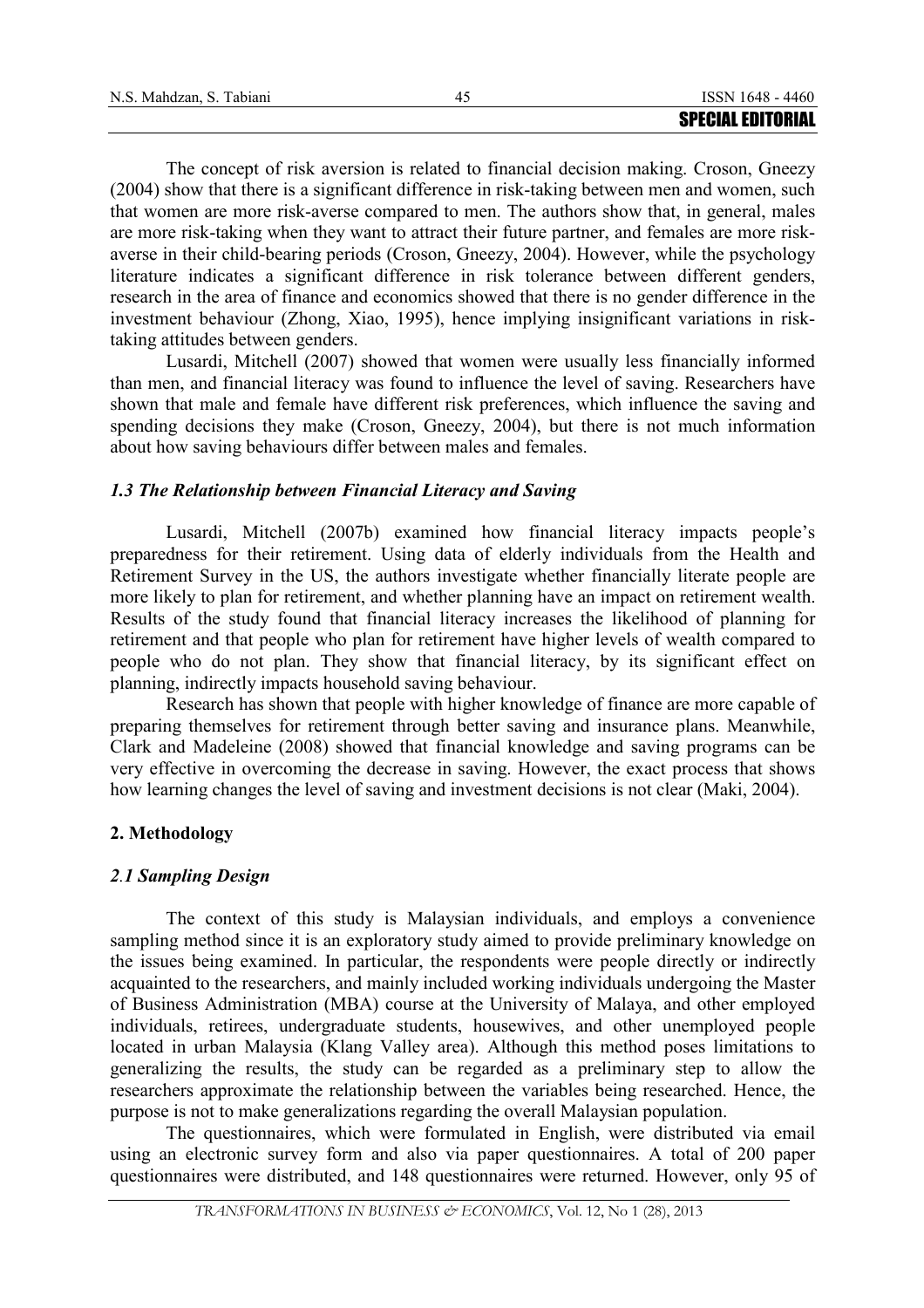| N.S. Mahdzan, S. Tabiani |                          |
|--------------------------|--------------------------|
|                          | <b>SPECIAL EDITORIAL</b> |

them were complete and usable. Meanwhile, the online questionnaire was distributed to about two thousand (2000) potential respondents via the University of Malaya's mailing list and only 97 usable and complete forms were collected via online spreadsheet. So in total, 192 complete and useable questionnaires were collected, indicating a response rate of about 9%. The questionnaires were distributed and collected in August 2010. The process lasted for three weeks.

# *2.2 Measurement of Variables*

To gather data on these variables a questionnaire based on Lusardi (2008) was designed. The dependent variable is individual saving, while the independent variables are financial literacy, saving regularity, gender, ethnicity, age, children, experience, nationality, risk aversion, income, and education.

### *2.2.1 Dependent Variable: Individual Saving (SVG)*

The dependent variable is individual saving, which is measured as a binary variable where 1 indicates having positive saving, and 0 indicates no saving. More specifically, respondents were asked about their income and spending over the past year. If spending exceeded or equaled income, individual saving was coded 0 (no saving). If spending was less than income, individual saving was coded 1 (positive saving). Such qualitative measures of saving have been employed by other renowned researchers from various countries, such as Harris, Loundes, Webster (2002) in the context of Australia, Alessie *et al.* (1999) in the context of Netherlands, and Bucks, Kennickell, Moore (2006) in the context of US.

#### *2.2.2 Independent Variables*

Financial literacy was measured by a series of questions based on Lusardi (2008) and Lusardi and Mitchell (2007a, 2007b, 2008).

*Financial literacy:* Financial literacy is divided into two groups:

1. basic (*BASIC\_ LITERACY*);

2. advanced literacy (*ADV\_LITERACY*).

The first section tests the respondent's knowledge on basic financial literacy such as working of interest rates, inflation, and risk diversification; the second section tests advance financial literacy such as knowledge about stock markets, unit trusts, and bonds. Correct responses were coded 1, and incorrect answers were coded 0. The sum of scores, which ranged from 0 to 13 provides a measure for '*TOTAL\_LITERACY'.* A higher score indicates a higher financial literacy level, and vice versa.

*Risk-Taking Behavior (RISK\_TOLERANCE):* Risk-taking behavior also was coded from 1 to 4 from the person who was willing not to take any financial risk to the person who was willing to take substantial financial risk. A higher value indicates a higher level of risk tolerance, and *vice versa*.

*Saving regularity (SVG\_REGULARITY):* Saving regularity shows the frequency that people save money; or in other words, how often they save. There are five levels of saving regularity: never save, save very rarely, save occasionally, save very frequently and always save.

*Demographic variables:* Demographic variables included gender (*MALE*) (dummy variable), *AGE* (continuous variable indicating reported age of a respondent), marital status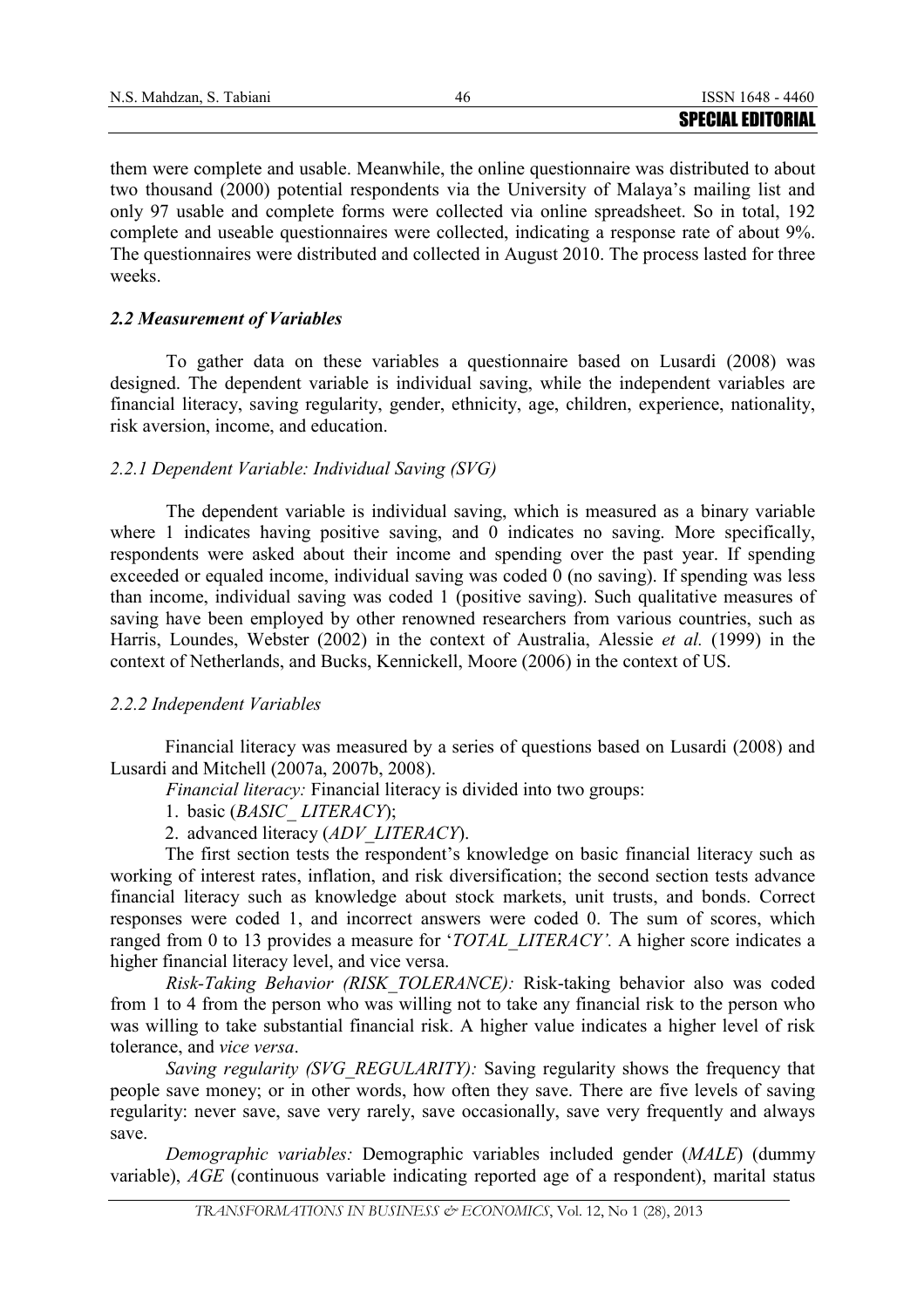(dummy variables where 1 indicates married and 0 otherwise), income level (dummy variable indicating annual income above RM36,000 or otherwise), educational level (*EDU*) (dummy variable where 1 indicates postgraduate degree, or 0 for those with bachelor's degree or lower), number of children (*CHILD*) (continuous variable ranging from 0 to 6), and working experience (*WORK\_EXP*) (continuous variable indicating years of work experience).

# *2.3 Hypotheses*

The following relationships between the dependent and independent variables are predicted:

*Financial Literac***y***:* We posit that financial literacy has a significant impact on individual saving, as more knowledge on financial matters enable individuals to make more substantive financial plans and more informed decisions regarding allocations of their money and saving. Hence, it is predicted that the relationship between financial literacy and individual saving is positive.

Age: It is expected that when age increases, people save more money, because elderly people are more likely to be concerned about their retirement period. Furthermore, elderly people have lower life-cycle expenses such as education, wedding and house expenses. It is posited that age is positively related to individual saving.

*Gender:* Generally, studies suggest that men are more able to save. For example, Lusardi, Mitchell (2007) showed that women were usually less financially informed than men, and financial literacy was found to influence the level of saving (spending less than income). Some studies have shown that women are less likely to have a defined retirement saving plan (Sunden, Surrette, 1998), although others have shown contradictory results (Agnew, 2006). Hence, it is hypothesized that gender is a significant predictor of individual saving.

*Work Experience:* It is also expected that the number of years of work experience is positively related to saving, because through their career people have dealt with numerous financial decisions, and they can be assumed to have greater realization of the importance of saving.

*Number of Children:* It is predicted that the number of children may be positively related to the level of saving, as this will be related to a greater sense of responsibility towards children's future.

*Income:* It is predicted that income is positively related to individual saving, simply because people have or should have more money to save (assuming other factors constant). So they may be able to save more, or at least have some saving.

*Education Level:* It is hypothesized that education level has a positive impact on individual saving. Higher education levels imply that people to have a better understanding of their personal financial matters, so they will be better able to make financial decisions and have more ability to plan for their future. There is evidence to show that more educated people can manage their money in terms of insuring, investing, saving and budgeting (Hogarth, 2002).

*Risk Tolerance:* Previous studies have shown that when people are willing to take more risks, they are less willing to save for emergency purposes. In other words, the more risk-tolerant people are, the less likely they will save. Overall, risk-taking behavior of individuals can affect financial decision making and of course their saving level (Zhong, Xiao, 1995). It is predicted that risk tolerance will have a negative influence on individual saving.

*Saving regularity:* We posit that people who save more regularly, as opposed to those who do not, will be more likely to have positive individual saving.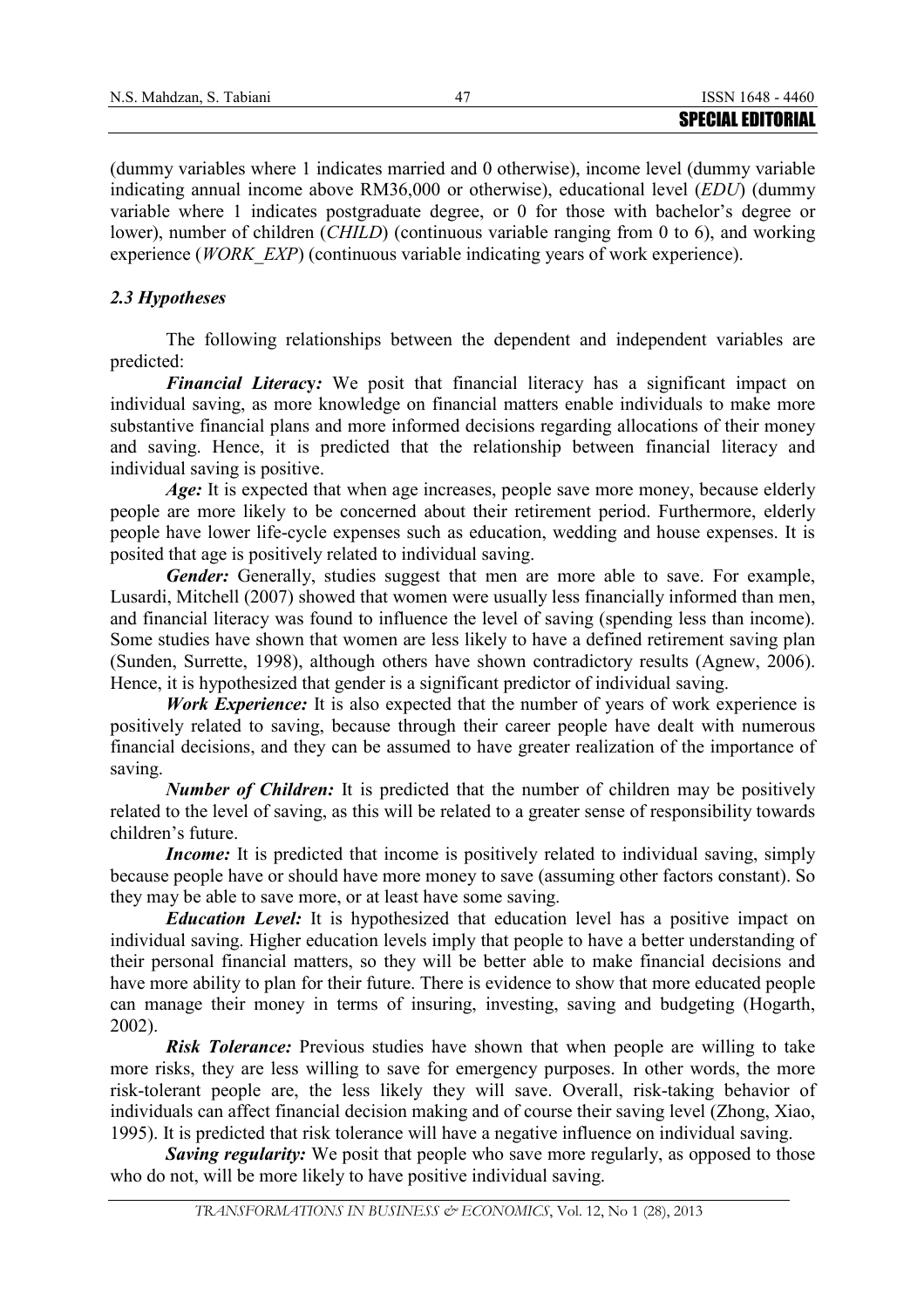In summary, the hypotheses to be tested are:

Hypothesis 1: *Individual's financial literacy level is positively related to individual saving* (+).

Hypothesis 2: *Demographic characteristics are significantly related to individual saving.* 

*This hypothesis can be broken into details as follow:* 

*a. Age is significantly related to individual saving (+)* 

*b. Gender is significantly related to individual saving (+)* 

*c. Number of children is significantly related to individual saving (+)* 

*d. Length of work experience is significantly related to individual saving (+)* 

*e. Income is significantly related to individual saving (+)* 

*f. Education level is significantly related to individual saving (+)* 

*g. Risk tolerance is significantly related to individual saving (-)* 

Hypothesis 3: *Individual's saving regularity is positively related to individual saving*.

 $(+)$ .

#### *2.4 Model Specification and Analysis*

The model specification is as follows:

**SVG** =  $\alpha + \beta_1 * TOTAL$  LITERACY+  $\beta_2 * SVG$  REGULARITY +  $\beta_3 * MALE + \beta_4 * AGE + \beta_5 * CHILD +$  $\beta_6*WORK\_EXP + \beta_7*RISK\_TOL + \beta_8*INCOME + \beta_9*EDU + \beta_{10}*Controlvariables + \varepsilon$ 

whereby,  $\alpha$  is a constant term,  $\beta_n$  are the coefficients to be determined, and  $\epsilon$  is the error term.

Since the dependent variable is dichotomous, probit analysis was used. Probit analysis is a type of regression used to model dichotomous or binary outcome variables. In the probit model, "the inverse standard normal distribution of the probability is modeled as a linear combination of the predictors" (SPSS Survival Manual, 2005, p.109). The analyses were conducted using SPSS.

#### **3. Results**

#### *3.1 Descriptive Analysis*

#### *3.1.1 Socio-demographic Variables*

From a total of 192 respondents, 54% of them were male and 46% of female. In terms of ethnicity, about half were Malays/Bumiputera, about 30% of them were Malaysian Chinese, and about 10% were of Malaysian Indians. The breakdown of ethnicity groups shows close similarity to the Malaysian population, with Malay 53.3%, Chinese 26.0%, indigenous 11.8%, Indian 7.7%, and others 1.2%. In regards to occupational status, 31% of the respondents were employed individuals, 36 % were students, 14% were housewives, 6% were unemployed individuals and 13% were retirees.

*Figure 1* illustrates the gross annual income level of the respondents. About 52% of the respondents had income less than RM 36,000 per year while the remaining 48% had income levels exceeding RM 36,000.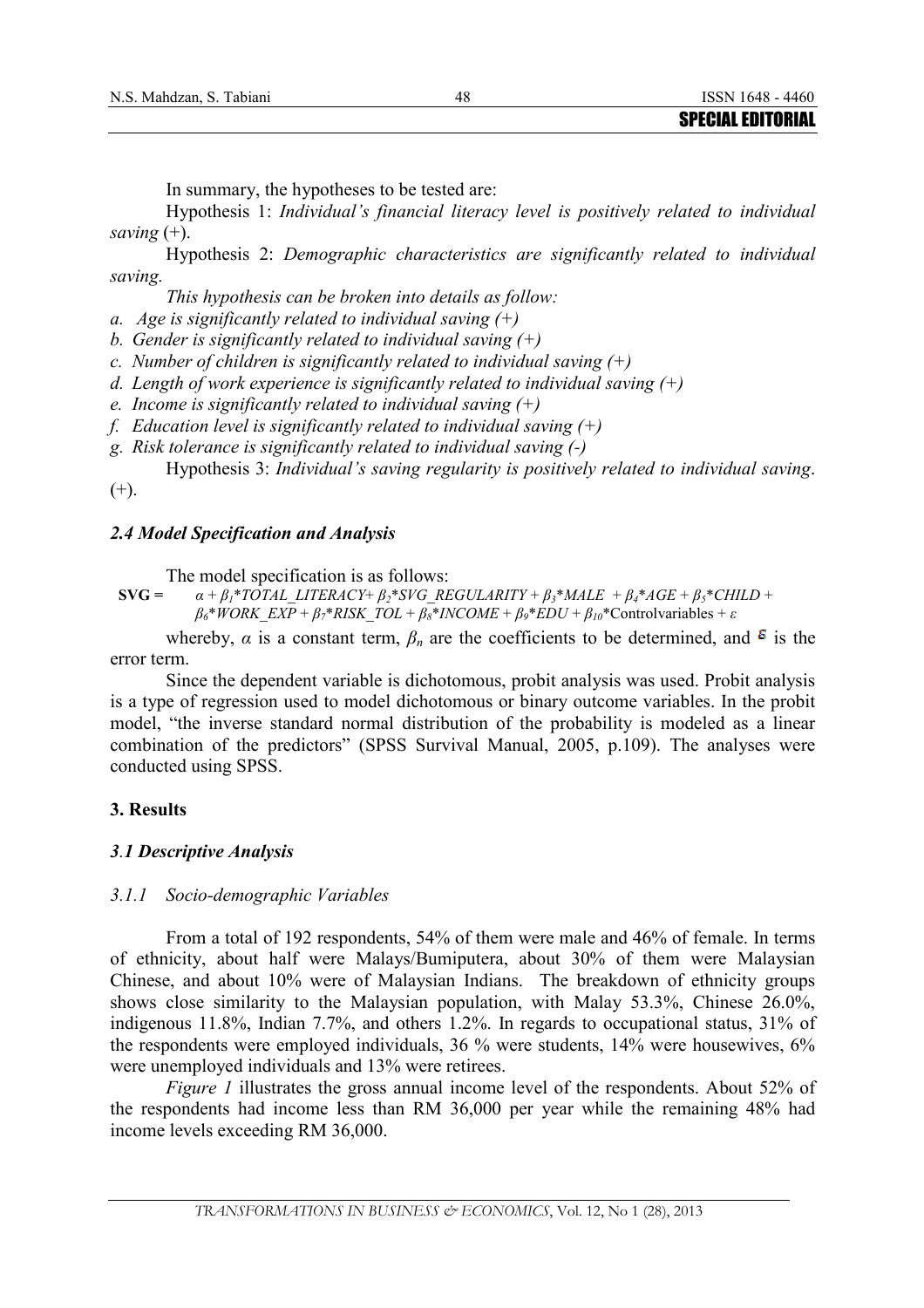

*Source:* created by authors.

*Figure 1.* **Respondents' Gross Annual Income**

#### *3.1.2 Financial Literacy*

*Basic Financial Literacy.* The first part of this survey measures financial literacy. The financial literacy part measures respondents' basic financial knowledge (*BASIC\_LITERACY*) and advanced financial knowledge (*ADV\_LITERACY*). The basic knowledge is mainly about their understanding of inflation, interest and percentage calculation. *Table 1* shows the summary of the specific questions asked and the percentages of correct and incorrect answers to each question.

|                                                                                                                                                                                                               | $n=192$                          |                                    |  |  |
|---------------------------------------------------------------------------------------------------------------------------------------------------------------------------------------------------------------|----------------------------------|------------------------------------|--|--|
| <b>Basic Financial literacy Ouestions</b>                                                                                                                                                                     | <b>Correct Answers</b><br>$($ %) | <b>Incorrect Answers</b><br>$($ %) |  |  |
| Percentage Calculation: If the chance of getting a disease is 10<br>$\%$ , how many people out of 1,000 would be expected to get the<br>disease?                                                              | 86.5%                            | $13.5\%$                           |  |  |
| Inflation Rate: Imagine that the interest rate on your saving<br>account was 1% per year and inflation was 2% per year. After 1<br>year, how much would you be able to buy with the money in this<br>account? | 79.7%                            | 20.3%                              |  |  |
| Interest Rate: Suppose you had \$100 in a saving account and the<br>interest rate was 2% per year. After 5 years, how much do you<br>think you would have in the account if you left the money to<br>grow?    | $86.5\%$                         | 13.54%                             |  |  |

**Table 1**. **Basic Financial Literacy** 

*Source:* created by authors.

As *Table 1* shows, general knowledge of respondents regarding basic financial topics can be considered as high. Although these topics may seem familiar and relatively simple, it should be taken into account that some participants of this survey are housewives and retirees, presumably with low level of education. Nonetheless, the percentage of approximately 80% correct answers for each question can be considered relatively high.

*Advanced Financial Literacy.* The second part of the financial literacy measurement explores the advanced financial knowledge of respondents relevant to stocks, unit trusts, and bond. Below given *Table 2* summarizes how participants answered these questions. Evidently, the lowest score recorded (30%) relates to the question about the link between bond price and inflation rate. The second lowest correct answer recorded (31%) pertains to the knowledge regarding unit trust's functions. This suggests that about one third of the total respondents have a good understanding regarding unit trusts and bond prices. More than 60%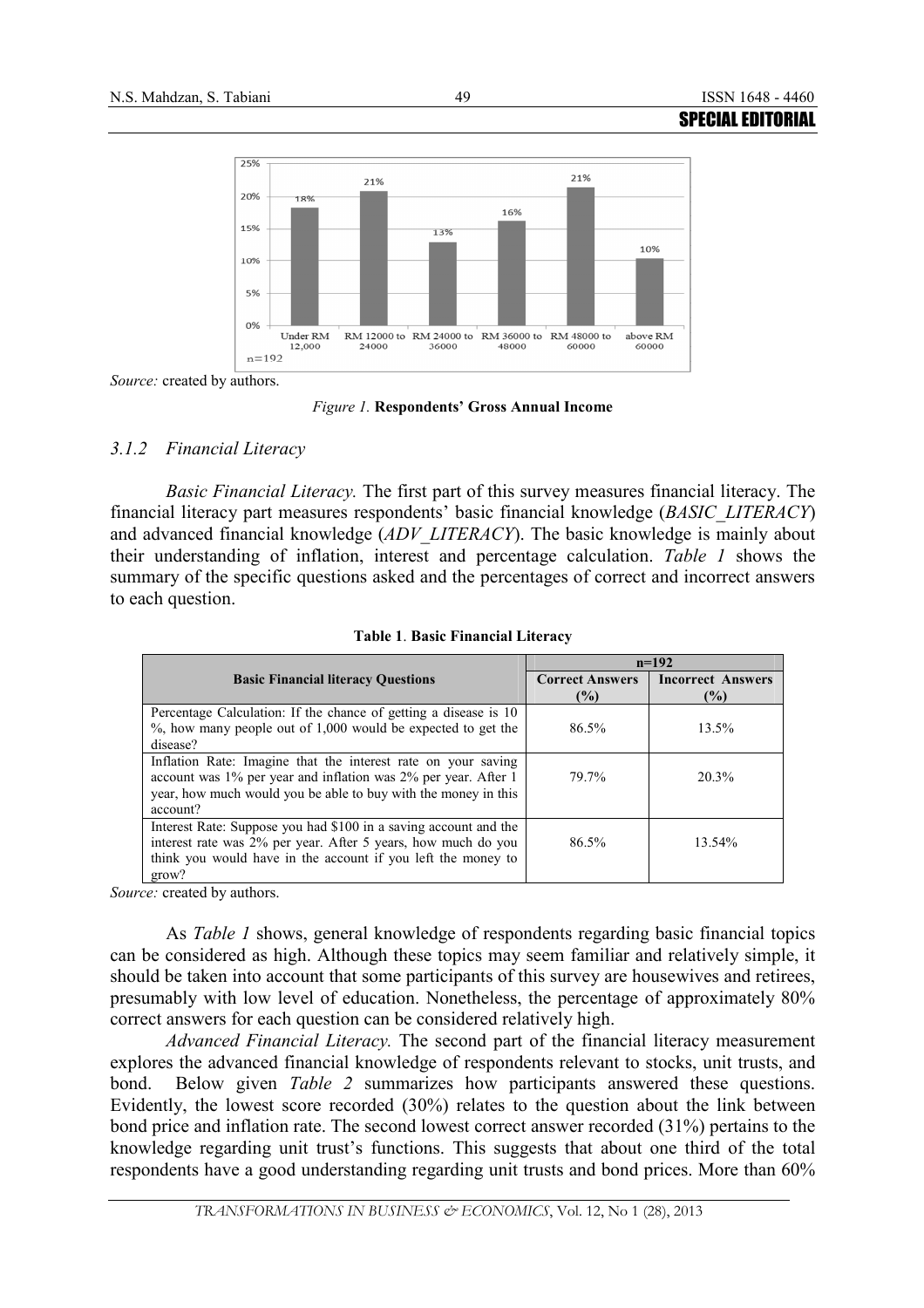of the respondents have an understanding of risk diversification. Interestingly, more than 70% of the respondents could calculate the compound interest over a two year period. This may be due to the fact that a large number of participants, whether employed, unemployed, or retired have an education level of a Bachelor's degree or higher.

|                                                                                  | $n = 192$       |                  |  |
|----------------------------------------------------------------------------------|-----------------|------------------|--|
| <b>Advanced Financial Literacy</b>                                               | Correct $(\% )$ | <b>Incorrect</b> |  |
|                                                                                  |                 | $\frac{6}{2}$    |  |
| 1) Which statement describes the main function of the stock market?              | 58.3%           | 41.7%            |  |
| 2) Function of unit trust.                                                       | 31.3%           | 68.8%            |  |
| 3) If the interest rate falls/rises, what should happen to bond prices:          | 29.7%           | 70.3%            |  |
| rise/fall/stay the same/none of the above?                                       |                 |                  |  |
| 4) Buying a company fund/stock unit trust usually provides a safer return than a | 59.9%           | $40.1\%$         |  |
| stock unit trust/a company fund. True or false?                                  |                 |                  |  |
| 5) Stocks/Bonds are normally riskier than bonds/stocks. True or false?           | 55.7%           | 44.3%            |  |
| 6) Considering a long time period (for example 10 or 20 years), which asset      | 39.1%           | $60.9\%$         |  |
| normally gives the highest return: saving accounts, bonds or stocks?             |                 |                  |  |
| 7) Normally, which asset displays the highest fluctuations over time: saving     | 68.8%           | 31.3%            |  |
| accounts, bonds, stocks?                                                         |                 |                  |  |
| 8) When an investor spreads his money among different assets, does the risk of   | 61.98%          | 38.02%           |  |
| losing money increase, decrease or stay the same?                                |                 |                  |  |
| 9) Let's say you have 200 dollars in a saving account. The account earns 10 %    | 72.9%           | $27.1\%$         |  |
| interest per year. How much would you have in the account at the end of two      |                 |                  |  |
| years?                                                                           |                 |                  |  |

**Table 2**. **Advanced financial literacy** 

*Source*: created by authors.

*Overall Financial Literacy.* As explained in section 3.2.2, the overall total financial literacy score is obtained from the summation of scores of basic and advanced financial literacy. *Table 3* given below summarizes the average and standard deviation of participants' answers:

|                       | N   | Range | Min | Max | Mean | Std. Dev. |
|-----------------------|-----|-------|-----|-----|------|-----------|
| <b>BASIC LITERACY</b> | 192 |       |     |     | 3.16 | 0.761     |
| ADV LITERACY          | 192 |       |     |     | 4.95 | 1.541     |
| TOTAL LITERACY        | 192 |       |     | 13  | 8.11 | 2.786     |

**Table 3. Overall financial literacy** 

Source: created by authors.

As *Table 3* shows, the average of basic financial literacy is relatively high, 3.16 out of 4, which indicates that the overall basic knowledge about finance can be considered being high. This suggests that the respondents have a good understanding of interest and inflation rates, and percentage calculation, possibly because a number of them are MBA students. *Table 3* also shows that the average score on advanced financial knowledge is about 50% (4.95 out of 9), which indicate that the respondents have a moderate level of advanced financial knowledge. Hence, it can be inferred that the high average of 8.11 for total financial literacy is partly due to high average of basic literacy scores.

Another important factor was the regularity of the respondents' saving money, because this would be able to give an indication of the saving behavior of participants. *Figure 2* shows the saving regularity among the respondents. Five levels of regularity were defined: always, very frequently, occasionally, very rarely and never. From the five responses for saving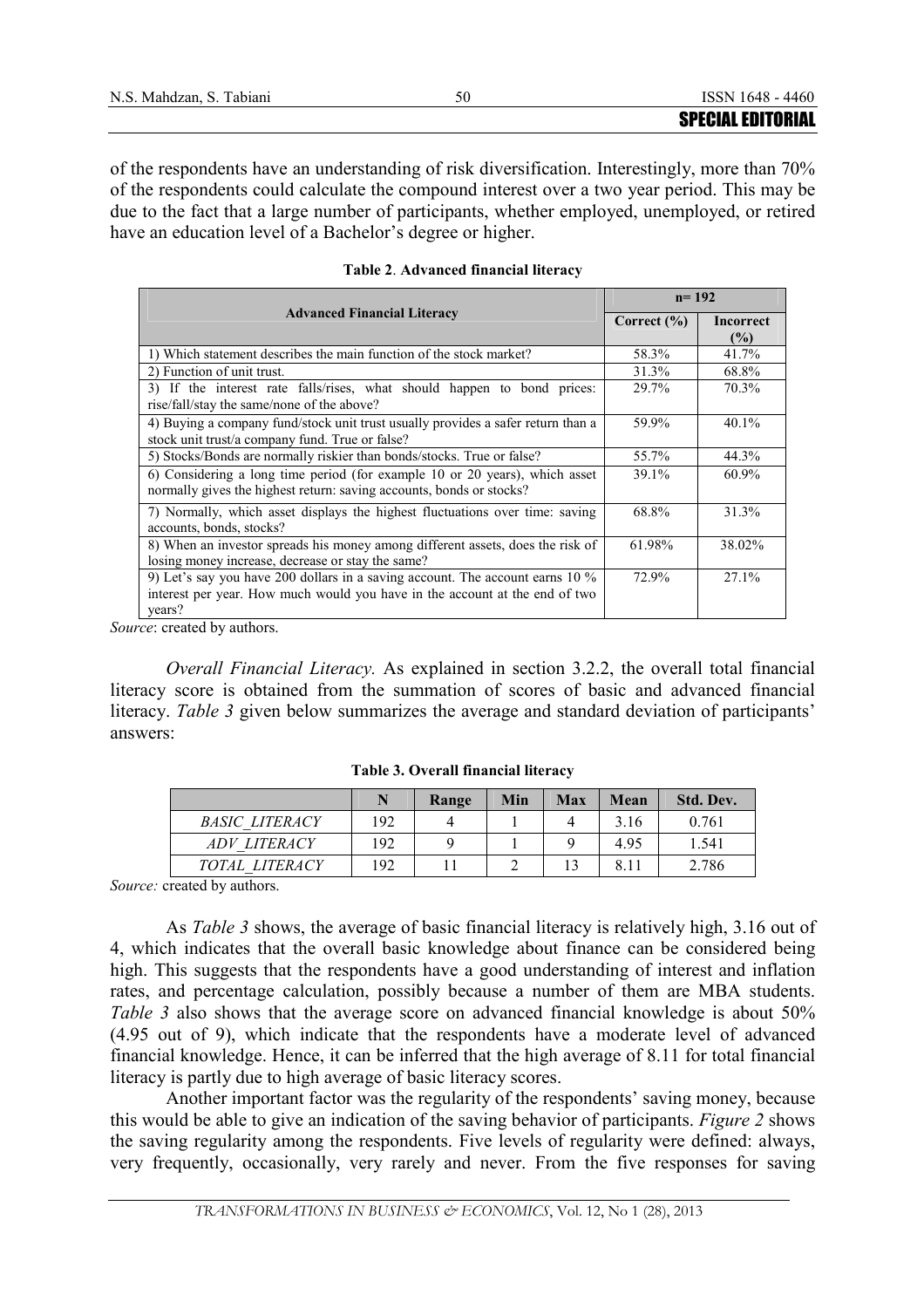regularity, the highest response was 'occasionally' (28%), followed by 'very rarely' (25%), 'very frequently' (21%), 'never' (17%) and 'always' (7%).



*Source:* created by authors.

*Figure 2.* **Saving Regularity of Respondents**

# *3.2 Multivariate Analysis*

# *3.2.2 Probit Analysis*

For the multivariate analysis, a probit regression was run in view that the dependent variable is dichotomous in nature. *Table 4* shows the result of the probit regression. For the multivariate analysis, a probit regression was run in view that the dependent variable is dichotomous in nature. *Table 4* shows the result of the probit regression.

|               |                       |              |                    | Std.         |           |      | 95% Confidence  |              |
|---------------|-----------------------|--------------|--------------------|--------------|-----------|------|-----------------|--------------|
|               |                       |              | <b>Estimate</b>    | <b>Error</b> | Z         | Sig. | <b>Interval</b> |              |
|               | Parameter             |              | <b>Lower Bound</b> |              |           |      |                 |              |
|               |                       |              | <b>Upper Bound</b> |              |           |      |                 |              |
|               |                       |              | Lower              |              |           |      | Lower-          | <b>Upper</b> |
|               |                       |              | <b>Upper Bound</b> |              |           |      | <b>Bound</b>    | <b>Bound</b> |
| <b>PROBIT</b> | TOTAL LITERACY        |              | .024               | .005         | 4.572     | .000 | .012            | .029         |
|               | <b>SVG REGULARITY</b> |              | .071               | .012         | 4.435     | .000 | .035            | .090         |
|               | <b>MALE</b>           |              | .151               | .021         | 6.773     | .000 | .105            | .191         |
|               | AGE                   |              | .005               | .003         | 4.689     | .000 | .005            | .011         |
|               | <b>CHILD</b>          |              | .029               | .010         | 2.789     | .006 | .010            | .056         |
|               | <b>WORK EXP</b>       |              | .000               | .001         | 4.532     | .989 | $-.004$         | .004         |
|               | <b>INCOME</b>         |              | .154               | .008         | 5.374     | .000 | .010            | .041         |
|               | <i>EDU</i>            |              | .043               | .005         | 2.483     | .002 | .021            | .084         |
|               | <b>RISK TOLERANCE</b> |              | $-.010$            | .013         | $-905$    | .351 | $-.034$         | .012         |
|               | Intercept $(b)$       | $\mathbf{0}$ | $-1.368$           | .085         | $-16.142$ | .000 | $-1.459$        | $-1.289$     |
|               |                       | 1            | $-1.316$           | .092         | $-14.978$ | .000 | $-1.464$        | $-1.280$     |

**Table 4. Probit regression on individual saving** 

*Source:* created by authors.

The results of the probit regression reveal that the relationship between overall total financial literacy (*TOTAL\_LITERACY*) and the probability of having positive saving (SVG) is significant at 0.01 level, which supports the first hypothesis. This suggests that people with high financial literacy level, are more likely to save compared to those with low level of financial literacy (holding other variables constant). This finding is also consistent with prior research in the context of US. For example, Lusardi and Mitchell (2007b) showed that people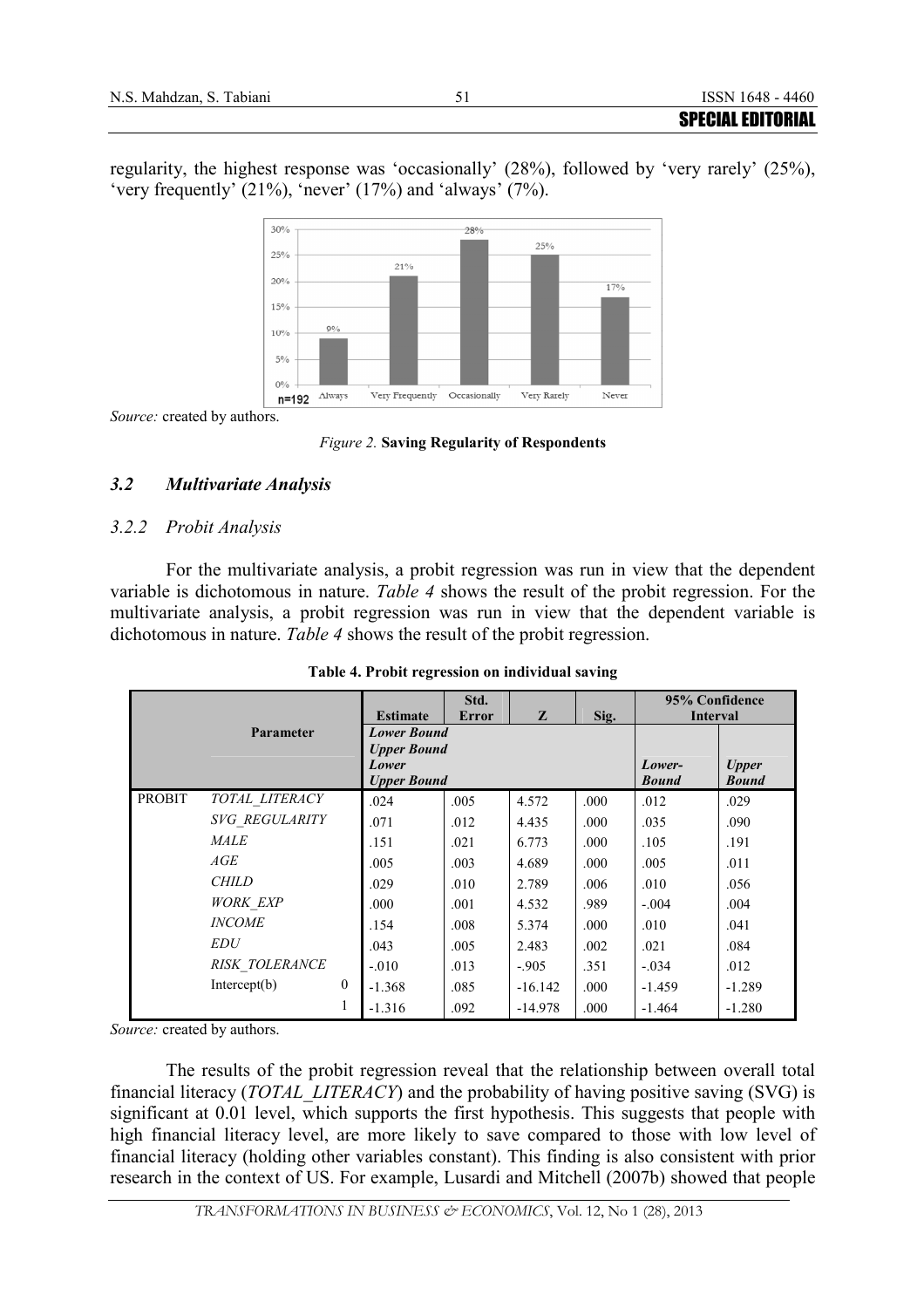with higher knowledge of finance are more capable to prepare themselves for their retirement period through better saving and insurance plans. Other studies showed that financial knowledge and saving programs can be very effective to overcome the decrease in saving (Clark, Madeleine, 2008).

*Table 4* also shows that saving regularity is significantly related to the probability of having positive saving. This finding is intuitive, as regularly setting aside part of income as saving would likely lead to higher probability of having positive saving.

Results show that the relationship between gender and the probability of having positive saving is significant at 0.01 significance level, indicating that men have a higher probability of having positive saving as opposed to women, *ceteris paribus*. This finding supports the second hypothesis which has predicted that there is a significant difference among men and women in terms of their saving behavior. This reason conforming findings of other research – Lusardi, Mitchell (2007a), for example, showed that women were usually less financially informed than men, and financial literacy was found to influence the probability of having positive saving. This is consistent with studies that have shown that women are less likely to have a defined retirement saving plan (Sunden, Surrette, 1998). Studies have shown that historically, women have been dependent on men for their financial security (Schmidt, Sevak, 2006), which may be a likely explanation for the results of this study. Furthermore, there is a sizeable gap between the two genders in terms of financial resources such as saving, pensions, and after-retirement earnings. Results also relate to past research which showed that poverty rates were significantly higher among women in all the developed countries (Burnes, Schultz, 2000).

The relationship between number of children and the probability of having positive saving is significant at 0.01 significance level, holding other variables equal. A likely explanation is that people who have more children feel more responsible for their children's future, so they have to develop sound financial plans and they may start to save for children's education expenses, or perhaps to save more in order to leave an inheritance for each of the children.

Income also appears to play an important role in people's saving behavior. The positive sign indicates that as income rising, the probability of saving increasing, thus, hypothesis *2e* is supported. Moreover, it can be seen that people with higher education levels (for example, Master and PhD) have higher saving than people with low education levels. This finding supports hypothesis *2f*, and is also consistent with previous literature.

#### **Conclusions**

Saving is essential for the long-term development and economic growth of a nation. In addition, saving acts as a contingency for individuals and countries in the event of economic downturns and financial crisis. This paper has examined the factors that influence individual saving with a focus on financial literacy, in the Malaysian context.

Overall, this study has shown the financial literacy is an important determinant of individual saving. Financial literacy, which is defined as individuals' knowledge about basic and advanced financial topics, such as knowledge/computation on interest rate, inflation rate, percentage calculation, stocks, and unit trusts, has been found to be positively related to the probability of having positive saving amongst individuals, ceteris paribus. This result, although a preliminary finding from this exploratory research, suggests that if the government aims to increase saving amongst households, it should increase efforts in promoting financial literacy through basic educational programs regarding financial issues. As shown in *Table 2*,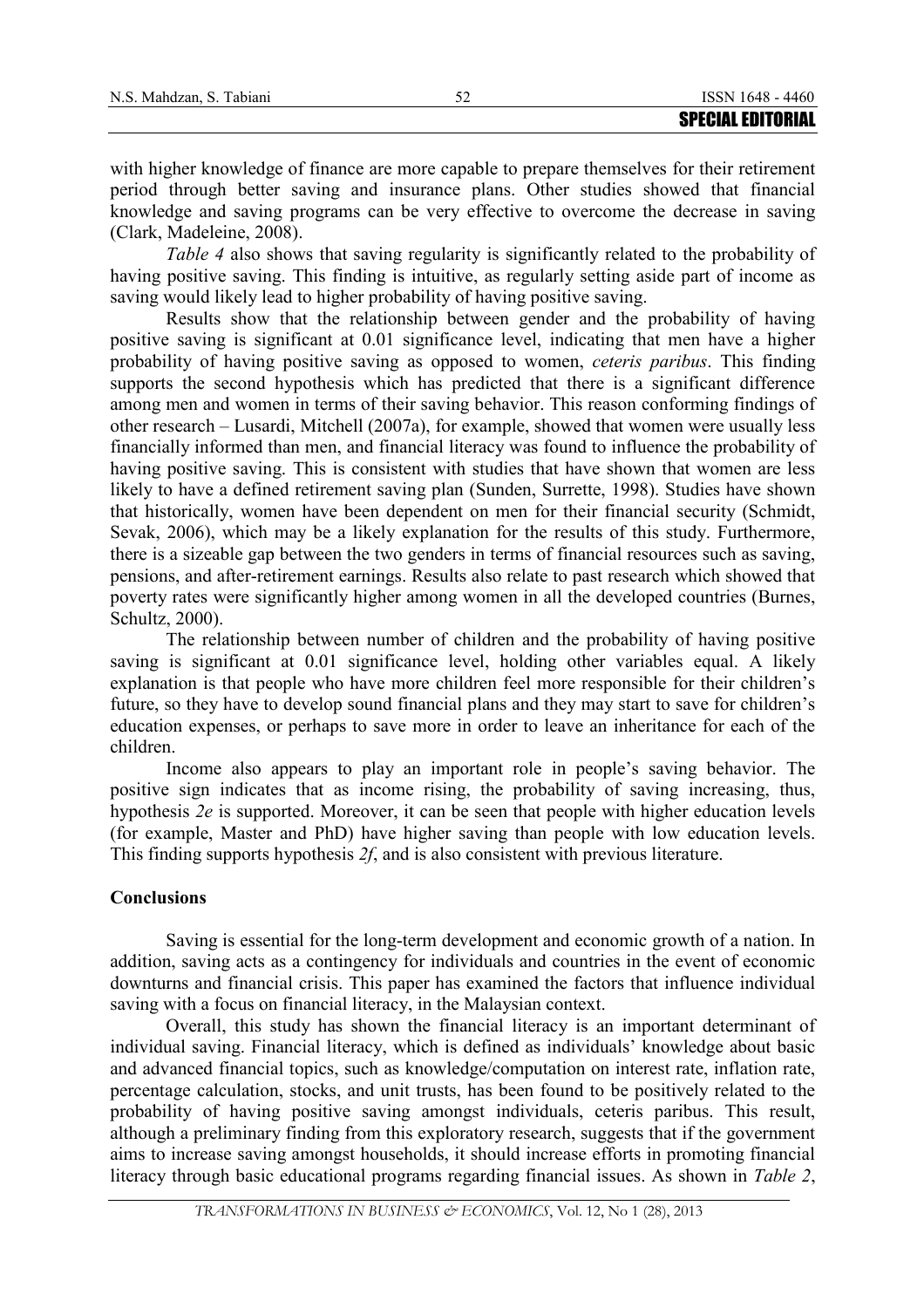people have the least knowledge about the function of unit trust, bonds, and risk-return issues. Hence, these areas should be the focus of educational programs. Although the results indicate that individuals have a relatively good level of basic financial knowledge, such as computing interest rates/percentages and knowledge on relative riskiness of financial assets, the understanding of the stock market, unit trusts and risk-return of assets are relatively low. Hence, educational programs should include increasing of knowledge regarding various financial assets and the advantages/disadvantages of saving in each type of asset.

Effects of demographic factors have been also analysed and the results show that older people are more likely to have positive saving, holding other factors constant. This finding is intuitive as older individuals would have saved for a longer period, hence, would have accumulated more saving. Such finding renders support to the Life Cycle Hypothesis (Modigliani, Brumberg, 1954) that people tend to save during high earning periods for their future retirement.

However, there are several limitations of the study. The first limitation is that the results are not generalizable to the population since a non-probability, convenience sampling method was conducted. To offer valid generalizations, a more comprehensive study on a more representative sample of the population is suggested for future research.

Another limitation of the study relates to the extent to which the findings were plausibly biased towards more knowledgeable people. Non-respondents may have been people who are afraid of financial issues, and hence, refused to fill the questionnaire. It is possible that non-respondents to the survey may have had different outcomes to those that did participate. This limitation is, however, common among most survey-based studies.

This topic is relatively a new topic in Malaysia; hence, further research should be conducted in this area. Such research should focus on the following questions: how financial literacy can increase people's involvement in investing in stocks and unit trusts; how financial literacy affects allocations in long-term saving programs such as insurance or endowment plans; or what is the association between financial literacy and socio-demographic variables in the context of emerging markets. In addition, researchers are suggested to not only focus on college or degree students but also on other strata of the population, because most of the studies noted in the literature used student samples, perhaps due to easy data collection procedures.

#### **References**

- Agnew, J. (2006), "Do Behavioral Biases Vary across Individuals?", *Journal of Financial and Quantitative Finance*, Vol. 41, Issue 4, pp.939-962.
- Alessie, R., Lusardi, A., Kapetyn, A. (1999), ,,Saving after retirement: evidence from three different surveys", *Labour Economics*, Vol. 6, No 2, pp.277-310.
- Beal, D.J., Delpachtra, S.B. (2003), "Financial Literacy among Australian University Students", *Economic Papers*, Vol. 22, No 1, pp.65-78.
- Bucks, B.K., Kennickell, A.B., Moore, K.B. (2006), ,,Recent Changes in U.S. Family Finances: Evidence from the 2001 and 2004 Survey of Consumer Finances", *Federal Reserve Bulletin*, Vol. 92, pp.A1-A38.
- Burnes, K., Schultz, J. (2000), *Older Women and Private Pensions*, Waltham, Massachusetts: National Center for Women and Aging, Brandeis University.
- Chen, H., Volpe, R.P. (1998), "An Analysis of Personal Financial Literacy among College Students", *Financial Services Review*, Vol. 7, No 2, pp.107-128.
- Clark, R., D'Ambrosio, M. (2008), "Adjusting Retirement Goals and Saving Behavior: The Role of Financial Education", *Overcoming the Saving Slump: How to Increase the Effectiveness of Financial Education and Saving Programs*, University of Chicago Press.
- Consumer and Financial Literacy Taskforce (2004), "Australian Consumers and Money", available at, [http://www.cfltaskforce.treasury.gov.au/content/discussion.asp?NavID\\_4,](http://www.cfltaskforce.treasury.gov.au/content/discussion.asp?NavID_4) referred on 15/02/2011.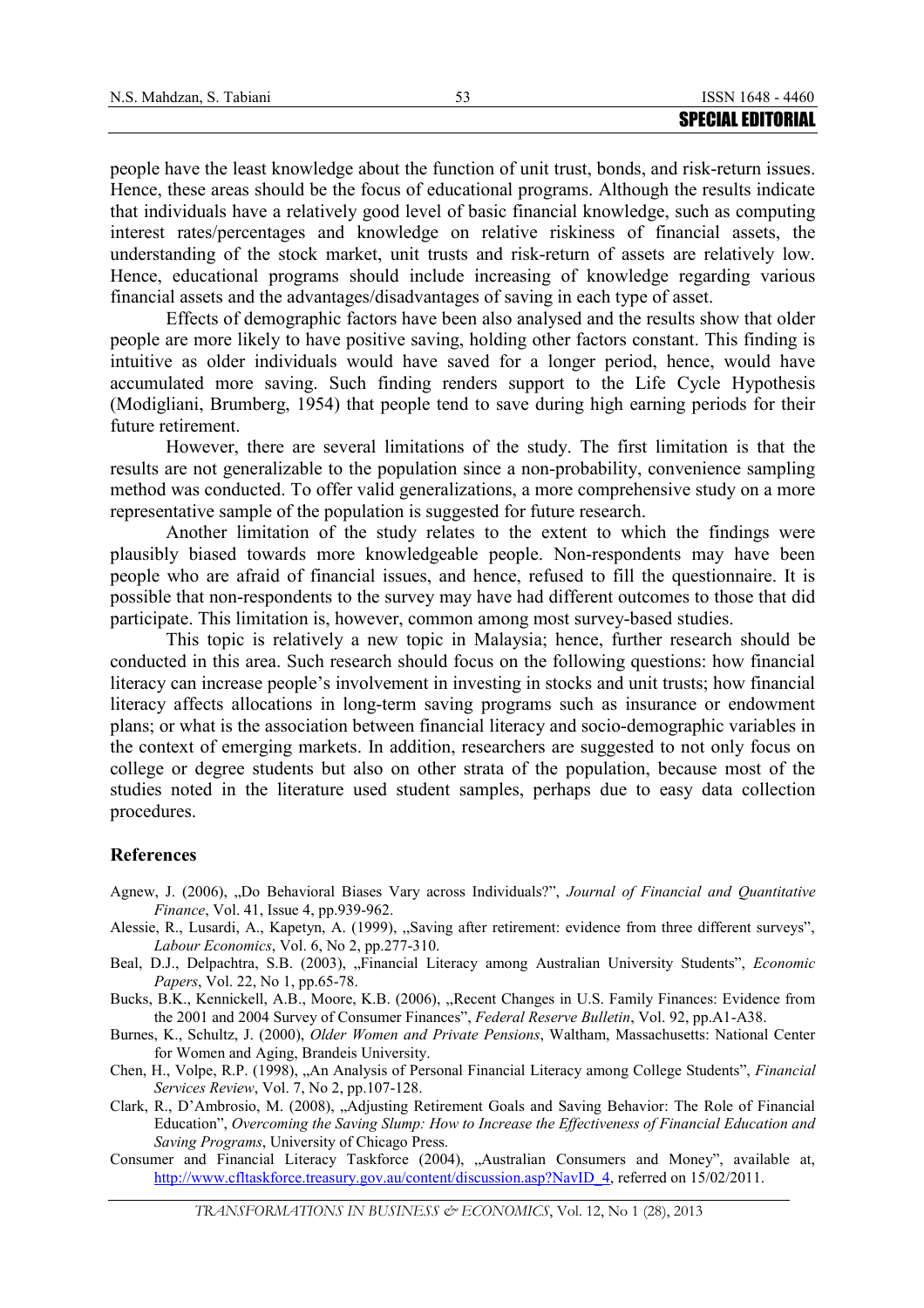|                                                                                                              | ƏFLUIAL LUI LUKIAL |  |
|--------------------------------------------------------------------------------------------------------------|--------------------|--|
|                                                                                                              |                    |  |
| Croson, R., Gneezy, U. (2004), "Gender Differences in Preferences", Journal of Economic Literature, Vol. 47, |                    |  |

- No 2, pp.448-474. Ibrahim, D., Harun, R., Mohamed Isa, Z. (2009), "A study of Financial Literacy of Malaysian Degree Students", *Cross-Culture Communication*. Vol. 5, No 4, pp.51-59.
- Embrey, L., Fox, J. (1997), "Gender Differences in the Investment Decision-making Process", *Financial Counseling and Planning*, Vol. 8, No 2, pp.33-40.
- Gottschalck, A.O. (2008), "Net Worth and the Assets of Households: 2002", *Current Population Reports*, Washington, DC, U.S., Census Bureau, pp.70-115.
- Harris, M.N., Loundes, J., Webster, E. (2002), "Determinants of Household Saving in Australia", *The Economic Record*, Vol. 78, No 241, pp.207-223.
- Hogarth, J.M. (2002), "Financial Literacy and Family and Consumer Sciences", *Journal of Family and Consumer Sciences*, Vol. 94, No 1, pp.15-28.
- Jump\$tart Coalition for Personal Financial Literacy (2009), "Personal Financial Survey of High School Seniors", available at, [http://jumpstart.org/survey.html,](http://jumpstart.org/survey.html) referred on 15/02/2011.
- Maki, D. (2004), "Financial Education and Private Pensions", in: William Gale, John Shoven, Mark Warshawsky (eds.), *Private Pensions and Public Policies,* Washington, DC, Brookings Institution Press, pp.126-139.
- Levine, P.B., Mitchell, O.S., Moore, J.F. (2000), "Women on the Verge of Retirement: Predictors of Retiree Wellbeing", in: O.S. Mitchell, P.B. Hammond, A.M. Rappaport (eds.), *Forecasting retirement needs and retirement wealth*, pp.167-207.
- Lusardi, A. (2008), "Financial Literacy: an Essential Tool for Informed Consumer Choice?", *Working Paper*, No 14084, National Bureau of Economic Research.
- Lusardi, A., Mitchell, O.S. (2007a), "Financial Literacy and Planning: Implications for Retirement Wellbeing", *Working Paper*, Pension Research Council, The Wharton School.
- Lusardi, A., Mitchell, O.S. (2007b), "Financial Literacy and Retirement Preparedness. Evidence and Implications for Financial Education", *Business Economics*, Vol. 42, No 1, pp.35-44.
- Mandell, L. (2003), "Plotting the Future", *Credit Union Magazine*, January, pp.14A-15A.
- Modigliani, F., Brumberg, R. (1954), "Utility Analysis and the Consumption Function: an Interpretation of Cross Section Data", in: K. Kurihara (ed.) *Post-Keynesian Economics*, New Brunswick, NJ, Rutgers University Press.
- Roy Morgan Research (2003), *ANZ Survey of Adult Financial Literacy in Australia: Final Report*, Melbourne, ANZ Bank.
- Schagen, S., Lines, A. (1996), *Financial Literacy in Adult life: a Report to the Natwest Group Charitable Trust*, pp.36-45.
- Schmidt, L., Sevak, P. (2006), "Gender, Marriage, and Asset Accumulation in the United States", *Feminist Economics*, Vol. 12, No 1, pp.139-166.
- Stango, V., Zinman, J. (2006), *Fuzzy Math and Red Ink: Payment/Interest Bias, Intertemporal Choice and Wealth Accumulation*, Dartmouth College.
- Sunden, A. E., Surrette, B. J. (1998), "Gender Differences in the Allocation of Assets in Retirement Saving Plans", *American Economic Review*, Vol. 88, No 2, pp.207-211.
- Tang, C.F., Chua, S.Y. (2009), "The Saving-Growth Nexus in Malaysia: Evidence from Nonparametric Analysis", *The IUP Journal of Financial 94 Economics*, Vol. VII, No 3-4, pp.83-94.
- Yuh, Y., Hanna, S. (1997), "The Demand for Risky Assets in Retirement Portfolios", *Proceedings of the Academy of Financial Services*.
- Zhong, L.X., Xiao, J.J. (1995), "Determinants of Family Bond and Stock Holdings", *Financial Counseling and Planning,* Vol. 6, pp.107-114.